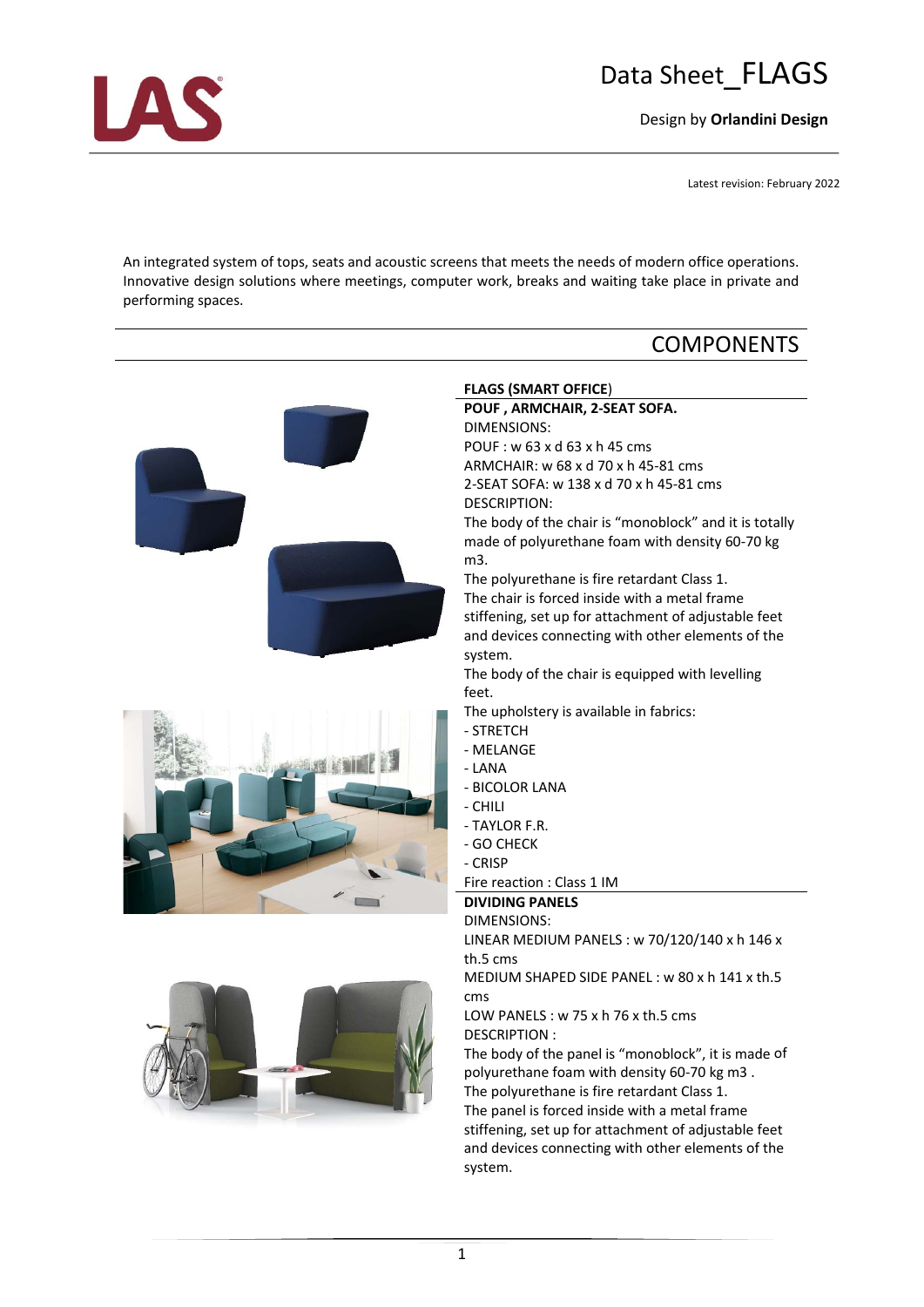



The panels are equipped with levelling feet. The panels are set up for fixing brackets that support integrated tops and chairs with use of threaded bushes pitch 6 drowned in the foam and hidden by the upholstery.

The bushes are identified and brought to sight by means of incision of outer upholstery during the assembling of the configuration.

The LATERAL SHAPED PANEL and LOW PANELS are set up for fixing to the side of the chairs (armchair, sofa, pouf) through bayonet joint with self centering metal plate.

The upholstery is available in 3 variants:

- ‐ STRETCH
- ‐ LANA

Fire reaction : Class 1

### **CONNECTIONS BETWEEN PANELS:**

The linear connection at 90°, at 3‐4‐ways has a locking system based on telescope couplings in nickel turned steel fixed on striking pins contained in side uprights of lateral panels. All the structure is made solid with use of grub screws with metric pitch.

#### **WORK AND CONSULTATION TOPS.** DIMENSIONS:

ANGULAR SHELF : w 44 x d 44 x Th.1,8 cms>positioned at h 73 posit. sit and h 110 stand LINEAR TOP : w 138 x d 50 x Th.1,8 cms>positioned at h 73 posit. sit and h 110 stand LINEAR TOP : w 118 x d 64,5 x Th.1,8 cms>positioned

at h 73 posit. sit ANGULAR TOP : w 138 x d 138 x Th.1,8 cms>positioned at h 73 posit. sit

DESCRIPTION:

The tops are made of 18‐mm‐thick mdf coated with pvc with soap shaped edge (operator side). The tops are equipped with supporting steel beam, section 20x30mm, thickness 1,5 mm and L-shape stirrups, thickness 4 mm.

The fixing to the supporting brackets is performed by screws with metric pitch put inside matching threaded bushes in zamak.

The tops are available in the following finishes: GREY ELM 12, BROWN ASH 52, BLACK 56, WHITE 68.

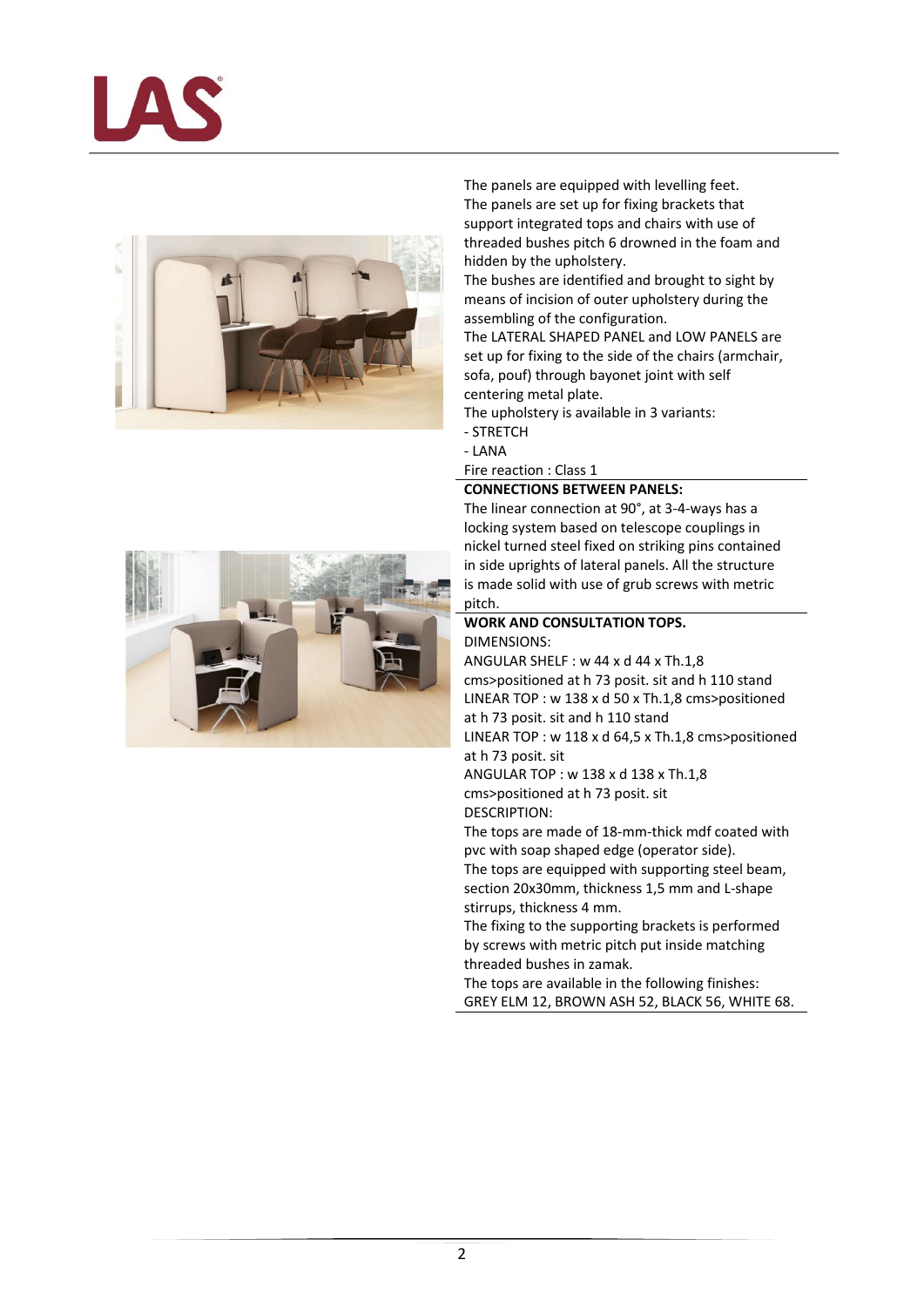







#### **FREESTANDING DESKS** DIMENSIONS:

SHELF : w 138 x d 24,8 x Th.1,8 cms LINEAR TOP : w 138 x d 49,3 x Th.1,8 cms DESCRIPTION:

The tops are made of 18‐mm‐thick mdf coated with pvc with soap shaped edge (operator side). The tops are equipped with supporting steel structure, section 40x25 mm, thickness 1,5, painted with epoxy powders in the colors: black and white. The fixing to the supporting structure is performed by screws with metric pitch put inside matching threaded bushes in zamak. The tops are available in the following finishes: GREY ELM 12, BROWN ASH 52, BLACK 56, WHITE 68.

## **COMPLEMENTS ‐ACCESSORIES**

DIMENSIONS: TABLE: w 80 x d 80 x Th.1,8 cms>> h 73 w 80 x d 50 x Th.1,8>> h 73 COFFEE TABLE: w 80 x d 80 x Th.1,8 cms>> h 45 w 80 x d 50 x Th.1,8 cms>> h 45 SATELLITE TABLE : w 40 x d 40 x Th.1,8 cms>> h 66 DESCRIPTION:

The tops are made of 18‐mm‐thick mdf coated with pvc with soap shaped edge.

They are available in the following finishes GREY ELM 12, BROWN ASH 52, BLACK 56, WHITE 68.

‐‐ the TABLE and the COFFEE TABLE are equipped with a leg, diameter 70 mm with base plate in metal 500x500mm, 6 mm thick.

‐‐ the SATELLITE TABLE has a rotating arm made of steel tube, section 50x15mm, thickness 2 mm. The fixing of the tops to the supporting brackets is performed by screws with metric pitch put inside matching threaded bushes in zamak.

The tables can be assembled to the base of the sofa or pouf.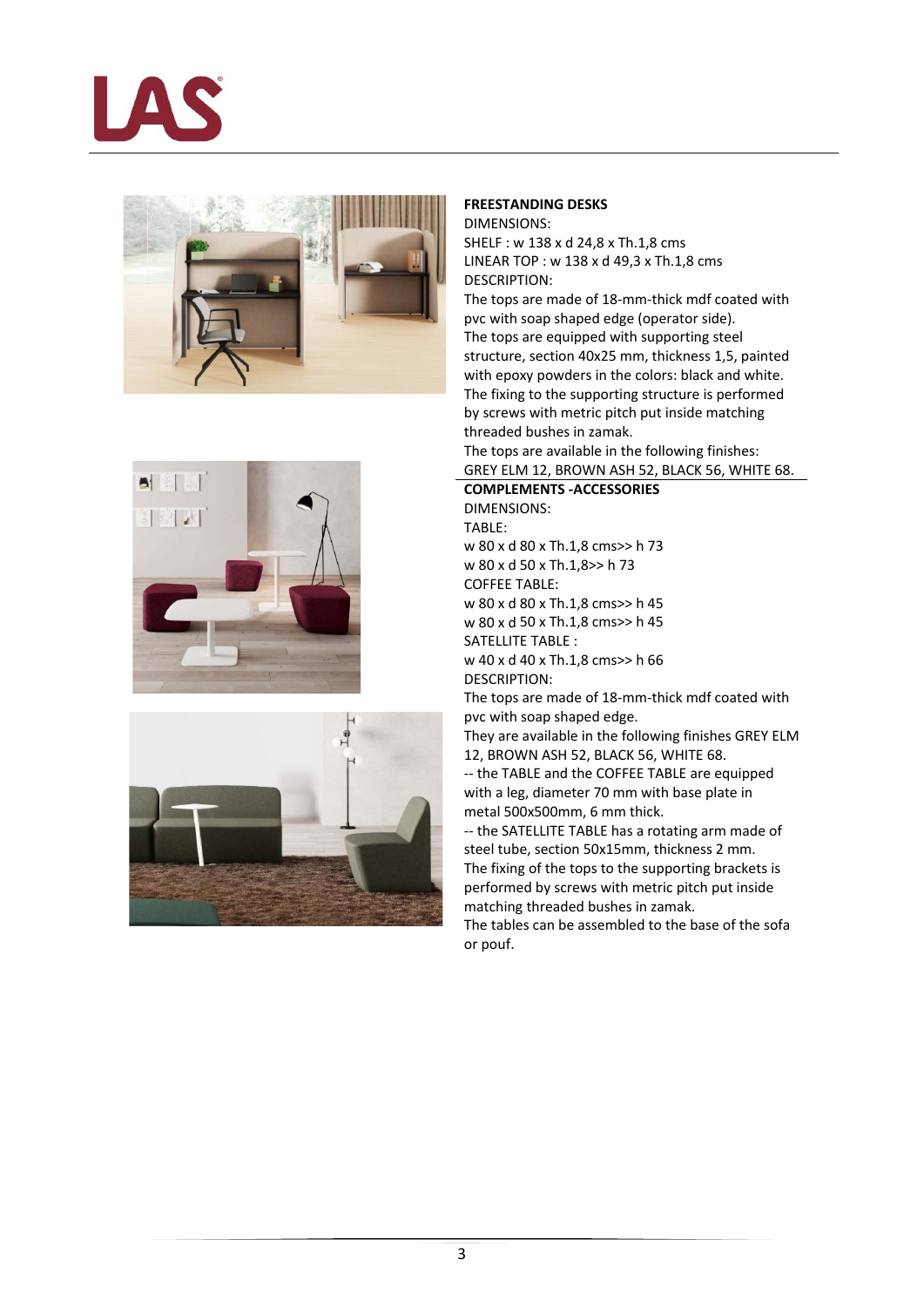

## DIMENSIONS





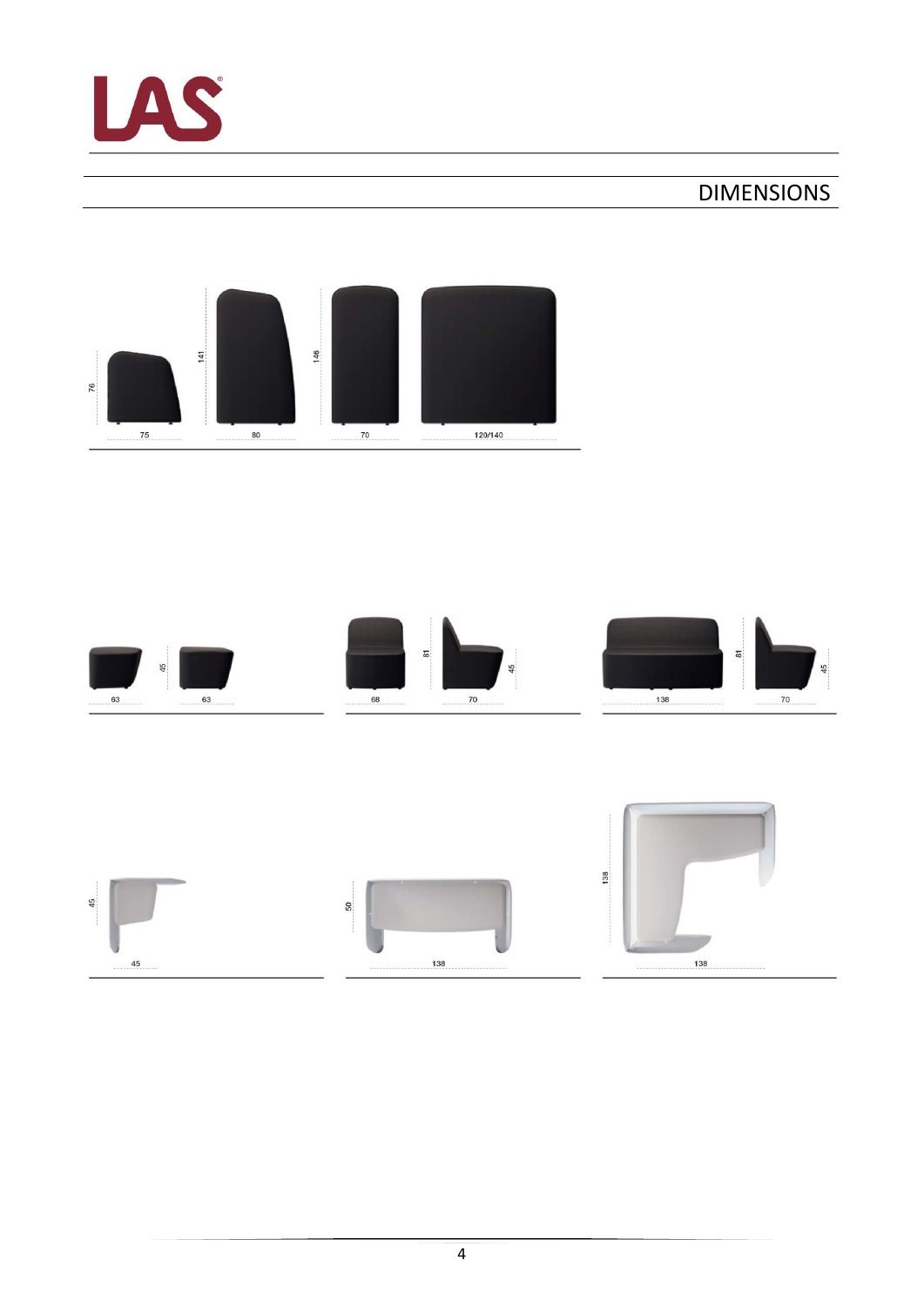

| <b>UPHOLSTERY</b>   | <b>FEATURES</b> | <b>SOFAS</b> | <b>DIVIDING PANELS</b> |
|---------------------|-----------------|--------------|------------------------|
| Poli                |                 |              |                        |
| Ecopelle            |                 |              |                        |
| Crepe               |                 |              |                        |
| Stretch             |                 |              | $\blacksquare$         |
| Melange             |                 | ■            |                        |
| Trevi               |                 | п            |                        |
| Lana                |                 | п            | $\blacksquare$         |
| Lana double-colors  |                 | ■            |                        |
| Crazy by Flukso     |                 |              |                        |
| Chili by Gabriel    |                 |              |                        |
| Taylor by Flukso    |                 |              |                        |
| Go Check by Gabriel |                 | п            |                        |
| Crisp by Gabriel    |                 | п            |                        |
| Pelle               |                 |              |                        |
| Customer fabric     |                 |              |                        |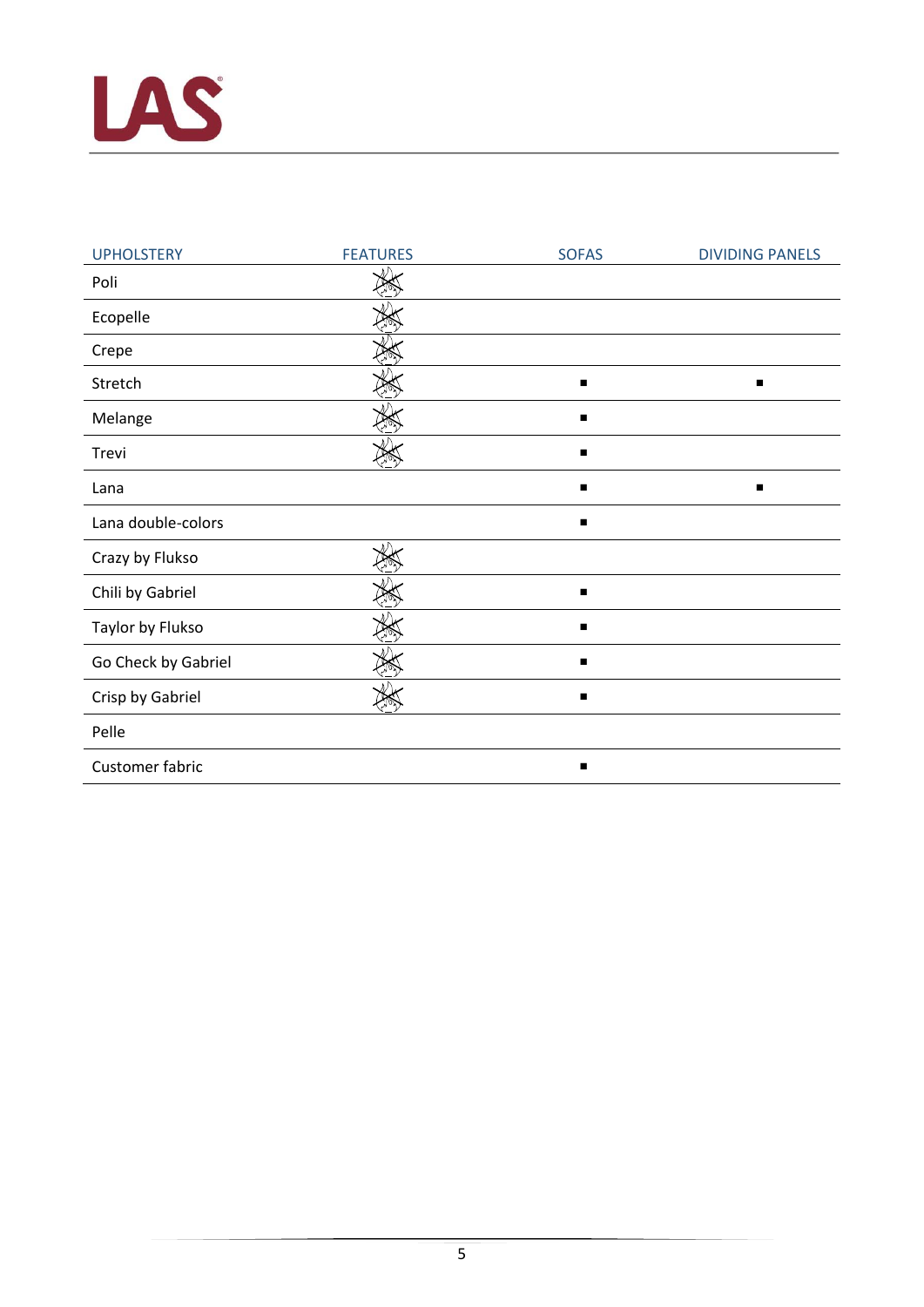

## USE AND MAINTENANCE

#### **GENERAL INFORMATION**

Do not expose the seating to direct sunlight and keep it at least 30 cm from any heat source;

Do not sit with abrasive accessories, sharp objects in your pocket or jacket (keys, buttons, zippers, etc.) that may damage the fabric.

Fabrics can fade. It may happen that under certain circumstances, colored clothes or jeans may stain the upholstery.

Furthermore, the light colors of the fabrics and leathers are more susceptible to getting dirty.

Choose the correct wheels for the type of floor on which the chair will be used.

Rigid wheels on carpets or rugs (TYPE H) Soft wheels on hard ground: marble, tiles, ... etc.

Wheels should be cleaned from time to time with gauze to remove fluff and dust.

#### **USE**

This product is for indoor use only. The chair must be used in compliance with the aim for which it has been projected (office swivel chair) and with diligence. Improper use (e.g. climbing the chair with feet) may cause instability, falling down and/or serious injury to persons and objects. Do not modify the chair in a way that could compromise its stability. Gas column substitution or reparation must be performed by trained staff only.

#### **CLEANING AND MAINTENANCE**

As a general rule, we recommend using cleaning products that do not harm the environment. Follow the manufacturer's instructions for cleaning products. Before cleaning stains, try, as far as possible, to perform a test on a hidden area.

#### **FABRICS**

POLI ‐ CREPE ‐ TREVI ‐ STRETCH ‐ MELANGE – LANA ‐ CRISP

For normal maintenance and cleaning, use the vacuum cleaner with smooth spout regularly, don't brush.

#### **TAYLOR F.R.**

Use the smooth spout vacuum cleaner regularly without brushing.

Immediately remove food residues and any oil, milk and drink stains.

Dab quickly with absorbent paper and brush gently with water and neutral soap or 20% water and alcohol solution. GENERAL WARNINGS The remedies indicated are effective in 90% of cases. The lack of timeliness in the action makes the cleaning less effective, resulting in the permanence of halos.

#### **GO CHECK – CHILI ‐ RETE ROUND – RETE BREAK – RETE GABRIEL**

Use the smooth spout vacuum cleaner regularly without brushing. Immediately remove food residues and any oil, milk and drink stains. Dab quickly with absorbent paper and wipe gently with water and neutral soap using a clean white cotton cloth.

#### **ECOPELLE ‐ CRAZY**

Immediately absorb the stain with absorbent paper, then wipe with a damp cloth and neutral soap. Dry immediately after treatment. Do not rub, but dab gently from the edges towards the center of the stain. Repeat the operation if necessary. Absolutely avoid the use of products containing any type of solvents, bleaches, alcohol, chemical detergents and polishing sprays.

#### **PELLE (REAL LEATHER)**

Possible leather scratches and marks are not to be considered imperfections but a guarantee of its quality and authenticity. Slight differences between dying lots are considered normal. For a normal cleaning, sprinkle with a soft, dry white cloth. Any stains can be removed using a white cloth dampened with water and neutral soap. After cleaning carefully, pass a damp cloth soaked in water, so as to remove any residue of detergent. Dry immediately after treatment. Do not rub, but dab gently from the edges towards the center of the stain. Do not dry in direct sunlight or with hair dryer.

#### **METALS (STEEL OR ALUMINIUM)**

To preserve the brilliant Chrome finish, regularly wipe with a soft clean cloth using only mild soap and water. Do not use solvents or acids. Dry with a dry cotton cloth. Polished aluminium undergoes a natural oxidation process, any stains can be removed using a soft wax suitable for metals.

#### **PLASTIC MATERIAL**

For normal maintenance and cleaning use a soft clean cloth with water and neutral soap. Dry with a cotton cloth. Avoid using solvents.

#### **PHASING OUT AND DISPOSAL OF THE PRODUCT**

• At the end of their life cycle, the materials must not be left lying around in nature but consigned to the authorised disposal centres.